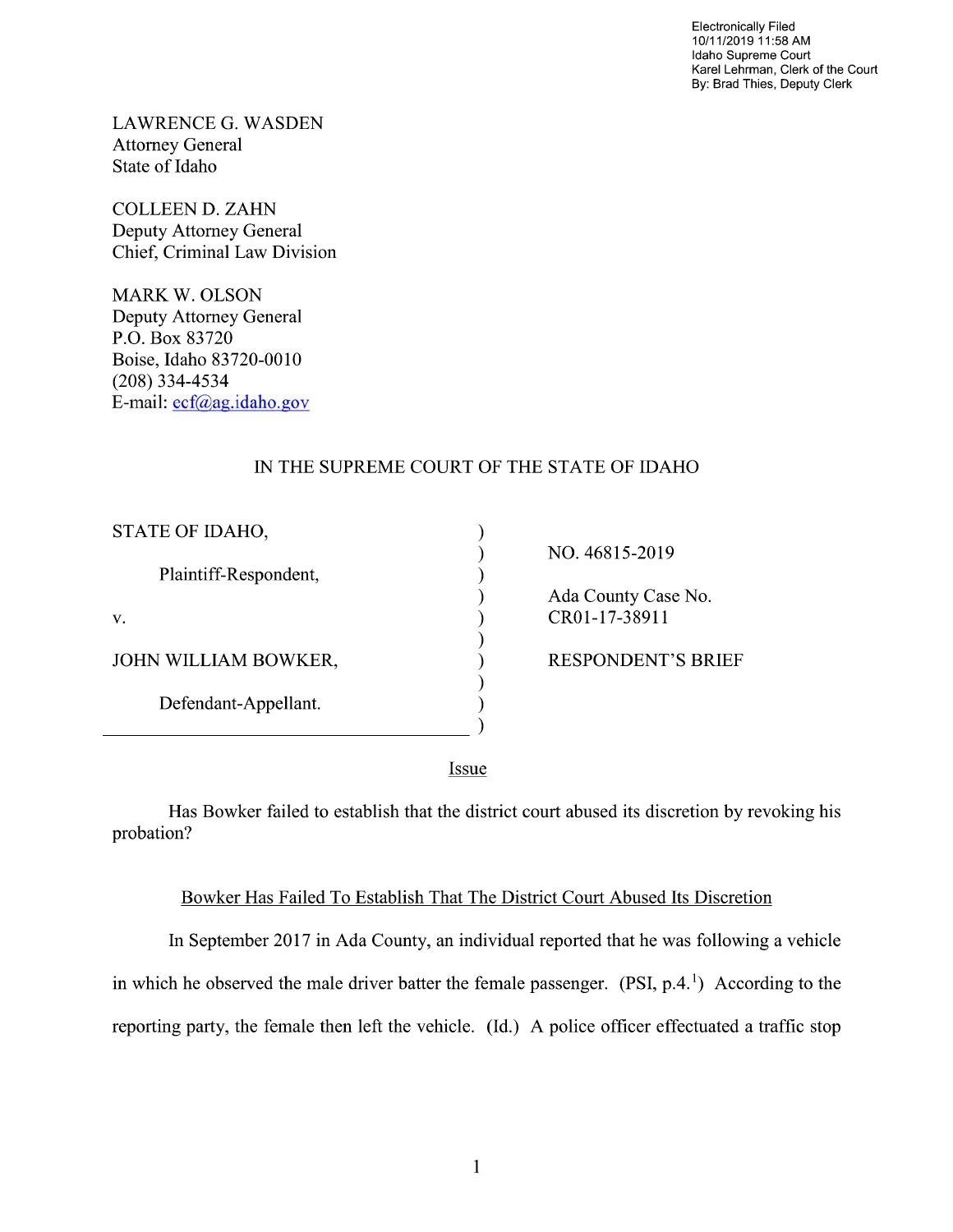on the vehicle and instructed the driver, John Bowker, to hold his hands out of the window to ensure he was not holding a weapon. (PSI, p.4.) After assist units arrived, the officer ordered Bowker to exit the vehicle. (Id.) Bowker did so, but then refused to comply With other officer commands outside 0f the vehicle. (Id.) Bowker was eventually arrested. (Id.) Bowker admitted to striking the vehicle's former passenger, his wife, multiple times, but asserted that she also hit him. (Id.) Officers located drug paraphernalia in the vehicle, and methamphetamine concealed 0n Bowker's person at the jail. (PSI, pp.4-5.) Officers also located Bowker's wife, who told them that Bowker hit her on the face and back approximately six 0r seven times. (PSI, p.5.)

The state charged Bowker with felony domestic battery (Bowker had a prior felony domestic Violence conviction), possession of methamphetamine, introducing methamphetamine into a correctional facility, obstructing a police officer, and possession of drug paraphernalia. (R., pp.34-35.) Pursuant to an agreement with the state, Bowker pled guilty to an amended charge of misdemeanor domestic battery, possession of methamphetamine, and obstructing a police officer.  $(R., pp.40-57.)$  The state agreed to dismiss the remaining charges, to not pursue the persistent Violator sentencing enhancement, and to recommend unified seven-year sentence with two years fixed and a period of retained jurisdiction for the felony methamphetamine charge. (R., pp.56-57).

After Bowker's guilty pleas, but prior to sentencing, Bowker was arrested for misdemeanor offenses of violating a no-contact order, possession of marijuana, and possession of drug paraphernalia.<sup>2</sup> (See R., pp.64-66.) The new charges stemmed from a reported

PSI page numbers correspond With the page numbers 0f the 788-page electronic file "Bowker 46815 psi.pdf."

 $<sup>2</sup>$  Bowker ultimately pled guilty to each of these three charges during the period of retained</sup> jurisdiction of his felony methamphetamine case. See Mycourts.gov portal, State v. Bowker, Ada County District Court Case N0. CR01-18—05224.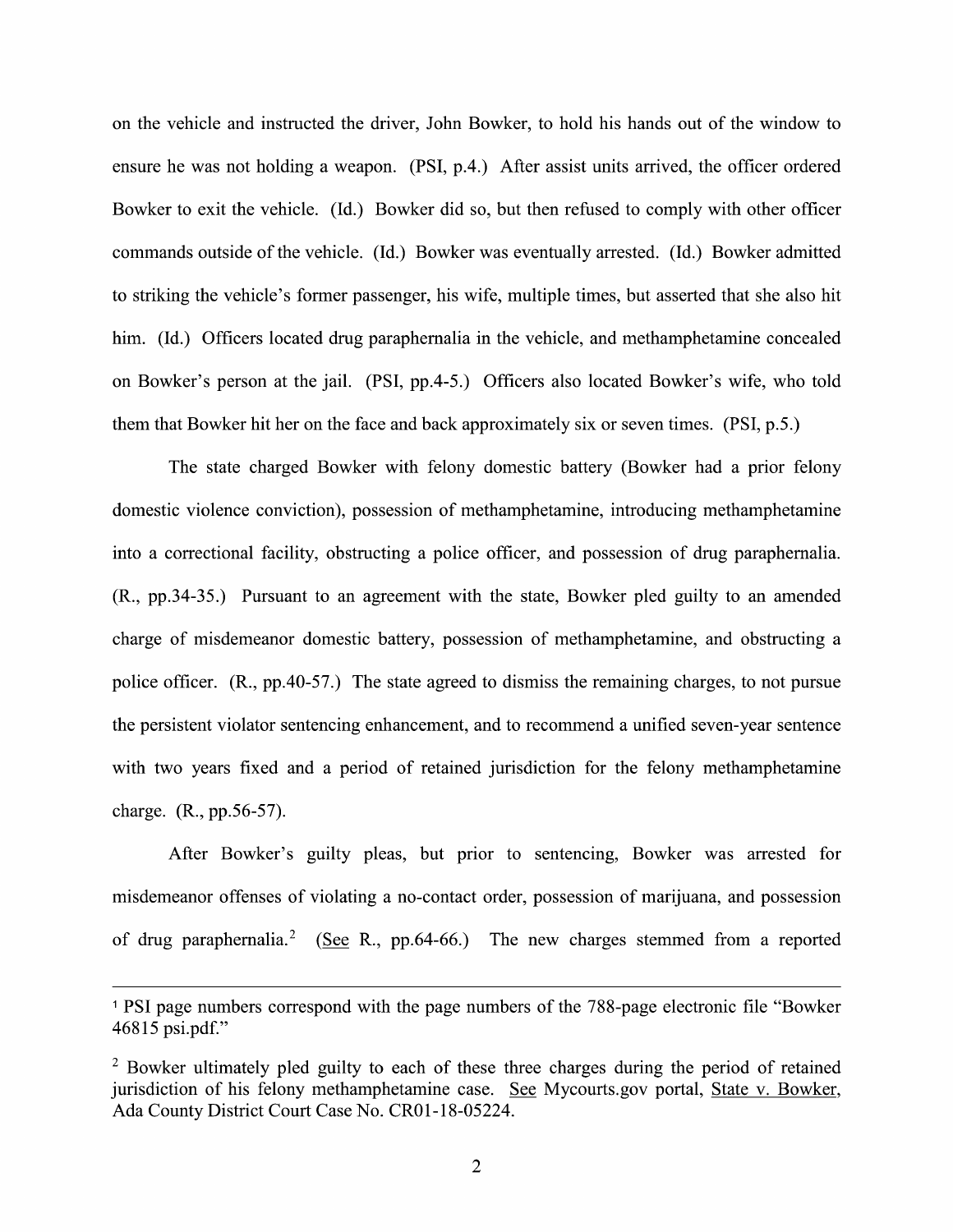disturbance at a Garden City Motel where Bowker and his wife were arguing about drugs, and where Bowker punched the wall of the motel room. (Id; PSI, p.760-761.) As the result of the new charges, the state recommended a somewhat enhanced sentence on the methamphetamine charge – a unified seven-year sentence with three years fixed, with the state deferring to the court's discretion regarding whether a rider was still appropriate. (R., pp.67-68.) The district court imposed a unified seven-year sentence with two years fixed and retained jurisdiction on the felony methamphetamine charge, and concurrent jail time on the other two charges. (R., p.68, 76-80.) At the conclusion of the period of retained jurisdiction, the district court suspended Bowker's felony sentence and placed Bowker on probation for seven years. (R., pp.86-90.)

Just three months later, the state filed a report of probation violation. (R., pp.108-111.) The state alleged that Bowker violated his probation by: (1) failing to move into the Henderson Property transitional house immediately upon his release, and then by getting evicted from the house after he eventually moved in; (2) using methamphetamine periodically since his release; (3) failing to submit to a drug test as instructed; (4) failing to attend required rider aftercare group meetings; and (5) having contact with his wife, the protected party in the underlying domestic battery charge. (Id.)

After an evidentiary hearing, the district court found that Bowker willfully violated his probation by not residing as required at the Henderson transitional residence, by using methamphetamine, and by having contact with this wife.  $(1/22/19 \text{ Tr}$ , p.68, L.21 – p.72, L.5.) The court found that the state presented insufficient evidence to support the other allegations. (Id.) At the disposition hearing, the court followed the recommendation of the state and probation officer (2/12/19 Tr., p.77, Ls.10-12), revoked Bowker's probation, and imposed the original underlying sentence (R., pp.121-123; 2/12/19 Tr., p.84, L.23 – p.88, L.3). Bowker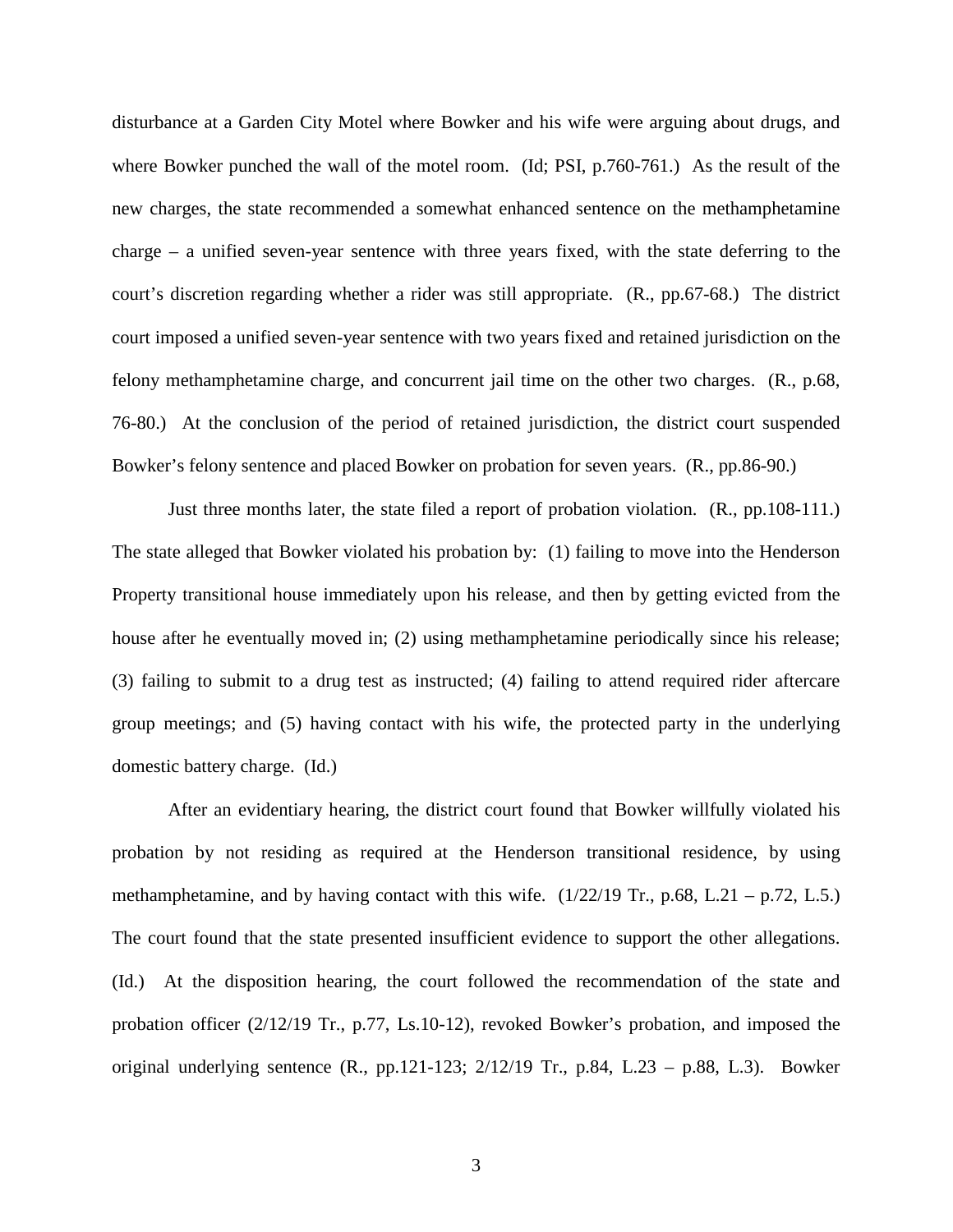timely appealed. (R., pp. 124-126.) On appeal, Bowker contends that the district court abused its discretion by revoking his probation and not giving him another opportunity on probation. (Appellant's brief, pp.3-5.)

"Probation is a matter left to the sound discretion of the court." I.C.  $\S$  19-2601(4). The decision whether to revoke a defendant's probation for a violation is within the discretion of the district court. State v. Garner, 161 Idaho 708, 710, 390 P.3d 434, 436 (2017) (quoting State v.<br>Knutsen, 138 Idaho 918, 923, 71 P.3d 1065, 1070 (Ct. App. 2003)). In determining whether to revoke probation, a court must examine Whether the probation is achieving the goal 0f rehabilitation and is consistent with the protection of society. State v. Cornelison, 154 Idaho 793, 797, 302 P.3d 1066, 1070 (Ct. App. 2013) (citations omitted). A decision to revoke probation will be disturbed on appeal only upon a showing that the trial court abused its discretion. Id. at 798, 302 P.3d at 1071 (citing State v. Beckett, 122 Idaho 324, 326, 834 P.2d 326, 328 (Ct. App. 1992)).

A review of the record in this case demonstrates that the district court properly exercised its discretion in concluding that Bowker was n0 longer an appropriate candidate for probation. The court expressly recognized its discretion and reasonably decided to revoke Bowker's probation in light of Bowker's previous criminal history and documented inability to comply with the terms of probation.  $(2/12/19 \text{ Tr}, p.84, L.23 - p.88, L.3.)$ 

The district court's determination is justified by Bowker's significant criminal history and consistent failures to abide by the terms of community supervision. Bowker has prior felony convictions for grand theft and domestic Violence. (PSI, pp.8-9.) In both instances, Bowker received the opportunity for a retained jurisdiction, then violated probation, was reinstated on probation, and then violated probation again before finally having his probation revoked and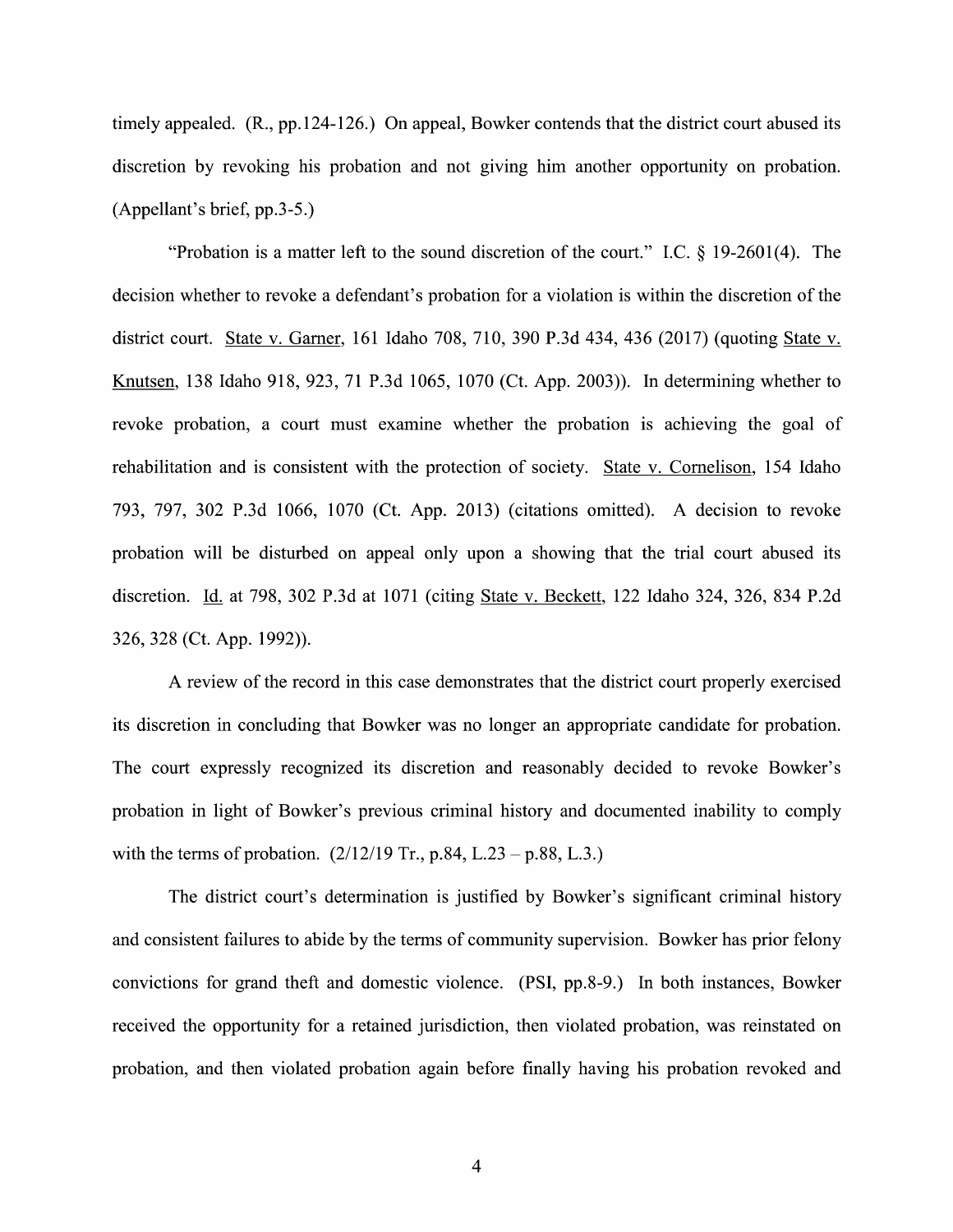sentences imposed. (Id.) Bowker also has prior misdemeanor convictions for driving under the influence, driving without privileges, battery, and violation of a no-contact order. (PSI, pp.6-8.) Bowker has struggled to comply with the terms of probation even on these misdemeanor cases – the PSI reflects at least 3 misdemeanor probation violations. (PSI, pp.7-9.)

However, it is Bowker's felony criminal history that demonstrates not only that he is unable to abide by the terms of community supervision, but that he is a significant danger to the community. Bowker committed grand theft by stealing jewelry, a credit card, and other property from his parents while they were on vacation, and by opening and utilizing numerous lines of credit in their names. (PSI, pp.296-298.) The investigation surrounding Bowker's theft was extensive and is thoroughly documented the underlying presentence investigation report. (PSI, pp.321-481.) At the time of the drafting of the presentence investigation report in that case, the total theft was estimated to be in excess of \$20,000. (PSI, p.298.) Bowker's next felony involved domestic violence committed in the presence of children. (PSI, pp.9.) Bowker hit and kicked his then-wife and then threw her on the ground in an intersection, resulting in medical treatment and numerous injuries. (PSI, pp.581-646.)

In light of the opportunities Bowker already has had on community supervision, it was not unreasonable for the court to provide him one fewer opportunity than he received in his two prior felony cases, particularly in light of his history of victimizing others. Indeed, the court explained that if this were Bowker's first felony offense, it would likely have given him another opportunity on probation. (2/12/19 Tr., p.87, Ls.13-14.) However, since it was his third felony offense and third time through the process of riders and probation, it was unwilling to do so. (2/12/19 Tr., p.87, Ls.14-15.) The court also expressed a concern that, considering that Bowker immediately violated his probation upon release by failing to report to the Henderson transitional